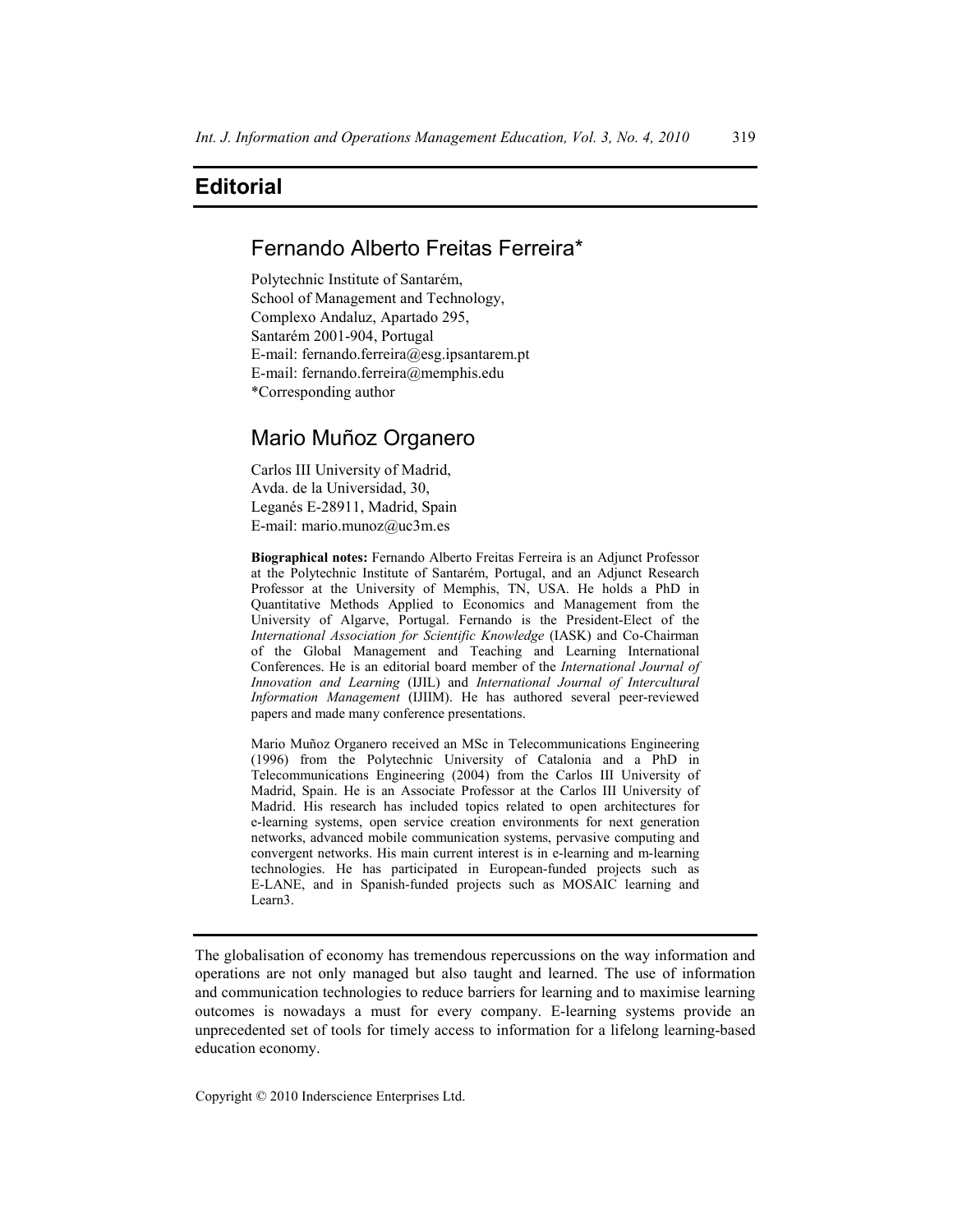### 320 *F.A.F. Ferreira and M. Muñoz Organero*

Following *IJIOME*'s previous number, the present Special Issue gives continuity to the dissemination of some of the best papers presented during the *2009 IASK Teaching and Learning International Conference*, held in Porto, Portugal. However, this time, special attention is given to issues related to *collaborative learning*, *e-assessment*, *e-learning*, *ICT*, *learning opportunities* and *open learning environments*.

The first contribution, entitled 'Future utility as a key dimension in e-learning quality', by Rosário Cação and António Dias de Figueiredo, captures the impressions of more than 2,000 online trainees regarding their perceived quality of online courses, and assesses the relative importance of different dimensions of quality. The paper concludes that future use is the second most important dimension of quality in e-learning-based professional training, following global satisfaction, which means that quality can be defined as fitness for future use. The results are interesting especially for professional online courses.

In the same line of technology learning-base, the second research paper, entitled 'Train the trainer: moderation methods for online tutors', by Elisabeth Katzlinger-Felhofer and Ursula Windischbauer, explores the fact that online courses require the deployment of different roles and the fact that these roles can change along the implementation of the online course to analyse how students can develop the required skills to be online tutors. The paper is not only able to guide the reader to understand the importance of the acquisition of moderation skills by online tutors but also presents a real case study in which the new tutors answer the questions of a form at the end of their training process. Some interesting reflections are well captured and motivated.

The third contribution, entitled 'Gender, age or teaching experience: Are they issues for primary teachers with ICT?', by Graham Morley, conducts interviews among primary school teachers in the UK to determine if the gender, age and teaching experience of the teacher condition his or her use of ICT to better conduct the education process. The paper provides interesting data which has been overlooked by other studies and provides some reflection about the fact that gender and age are not as important as teaching experience to motivate the teacher to use ICT for teaching.

In the same domain of ICT tools, the fourth paper, entitled 'Electronic foreign language interactions and variations among participants', by Annmarie Gorenc Zoran, Jasmina Starc and Marjan Blažič, highlights some behavioural differences between male and female students when using online communication tools. Although the authors recognise that the student sample considered in the study is limited in diversity and sample size, the points identified constitute a source for inspiration for similar studies in other environments. This is especially important for adaptive tools and environments in which students' participation optimisation depends on the respective gender.

Following the same line of ICT use for learning purposes, the fifth study, entitled 'Consideration of the uses of e-learning: Does one size fit all?', by Joy Chalke, uses two case studies to demonstrate that the use of a virtual learning environment for teaching and learning requires adaptation to the type of students. The paper captures the analysis of students' reactions and constitutes a good reference to understand how different profiles of students deal differently with the tools and elements provided in a virtual learning environment. The paper exemplifies some merits of online educational systems such as personalisation and adaptability.

The sixth paper, entitled 'Hows and whys in online assessment', by Ana Balula and António Moreira, analyses and gives some helpful hints about how to do online assessments. The authors describe some of the positive and negative aspects normally